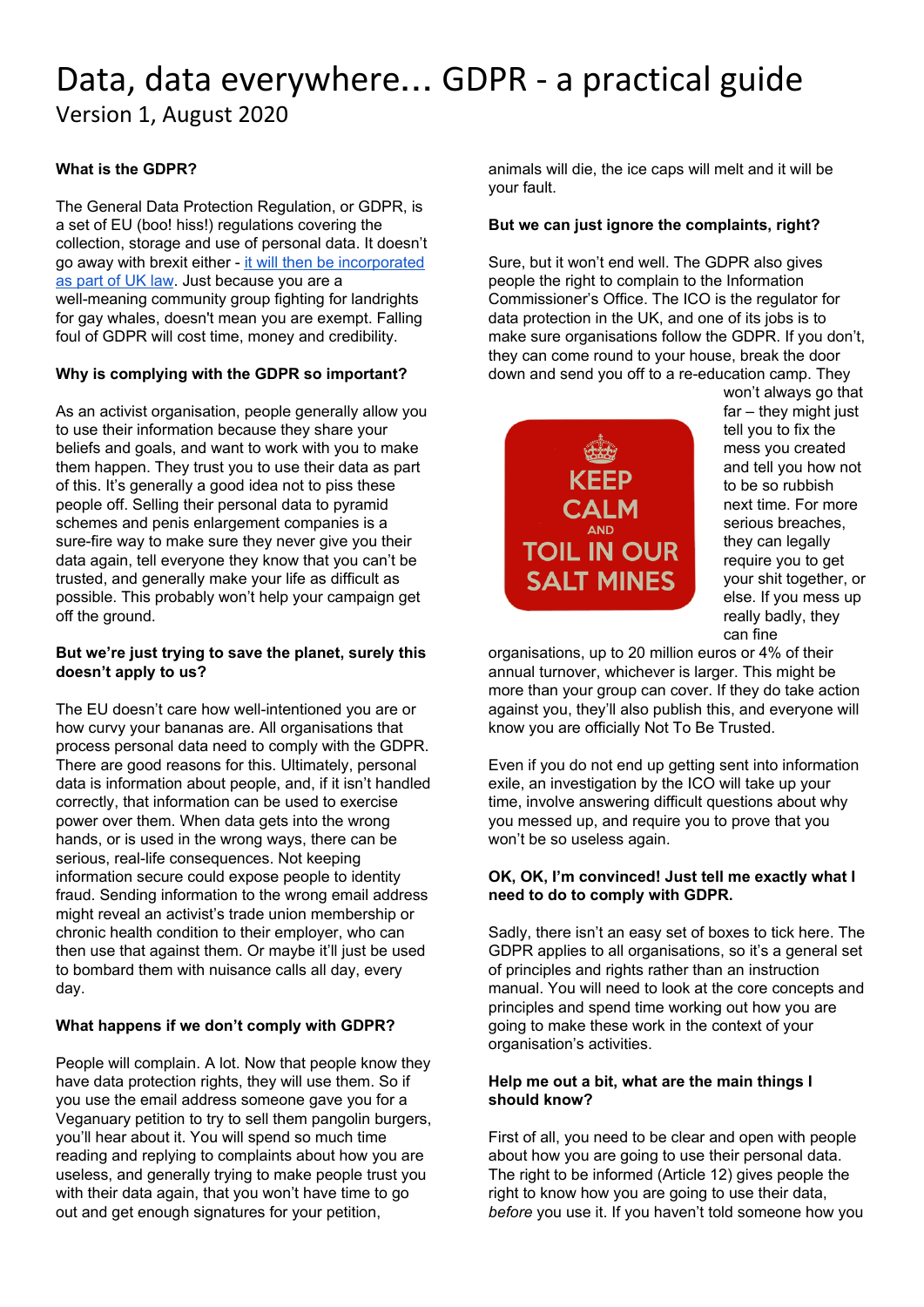will use their data, you can't use it. And you can't make up new and exciting ways to use their data once you have it. If you are going to use someone's email address to register for a petition AND to contact them about more petitions later on, you need to tell them that you are going to use it for both things. You also can't tell them it's just for this one petition, and then later on decide that you have all these other important petitions you definitely need to tell them about. You have to be open and transparent, so that people know what to expect and there aren't any nasty surprises lurking later on.

You also need a damn good reason to be processing their personal data. The GDPR gives you six damn good reasons, which it chooses to call a 'lawful basis'. The most famous of these is consent, and it is the one that will likely apply to most of what you do. There are five other lawful bases, as consent isn't always appropriate for things that still need data to be processed – if you could just not consent to letting the taxman have your information, life would be a lot cheaper. However, for most activism, consent will be the right lawful basis. This is pretty logical – if you are representing people's voices, you can't really do that without them agreeing to it. So, if you want to add someone to your mailing list, you will need their consent to do so.

You do need to be able to demonstrate you obtained consent though, you can't just assume it. That way, if someone says they never consented to you emailing them, you can show that they did, actually, and you were right all along.

**Security**. You need to keep information secure, and stop it falling into the wrong hands, or getting lost. You can't just keep people's information in a big pile in your car, or just upload it to your facebook profile. It needs to be stored, and in a way that no one without a legitimate reason can access it. This might mean storing it in a locked filing cabinet, or on a secure, firewall-protected computer. This also applies when you are sending information. Two of the most common ways that information gets disclosed is by sending it to the wrong address (postal or email), and by CCing instead of BCCing when sending emails. CCing lets you see everyone else's email address. It might not sound like a big deal, but it might let someone unscrupulous contact them. And if you are dealing with sensitive issues, simply revealing that you sent an email to a person can be a big deal. What if your organisation supports asylum seekers, or provides services to people with HIV+ status? That one email can reveal a lot of information about someone's life.

**Access**. People have the right to see what information you hold about them, so that they can find out if you are using it correctly. So they can ask you for it, and in most cases you will need to provide it, within a month. They won't have to pay, and they do not have to ask in any special way – as long as they have asked for

some information about themselves that you have, you probably need to give them a copy.

#### **How can I move from novice level to practitioner level at this?**

Read this guide, put it in practise and use the development resources! Ask us questions (we may not know the answer). Check out our [website](http://climateemergencymanchester.net/)

\*Novice and practitioner level is a reference to the Active Citizenship Toolkit, which CEM and allies are developing. See [here](https://climateemergencymanchester.net/2020/05/26/help-us-get-our-a-c-t-together-on-climate-action-in-manchester/)

[Version 1.0 August 2020 Text by A CEM Supporter]

#### [www.climateemergencymanchester.net](http://www.climateemergencymanchester.net/) @climateemergmcr